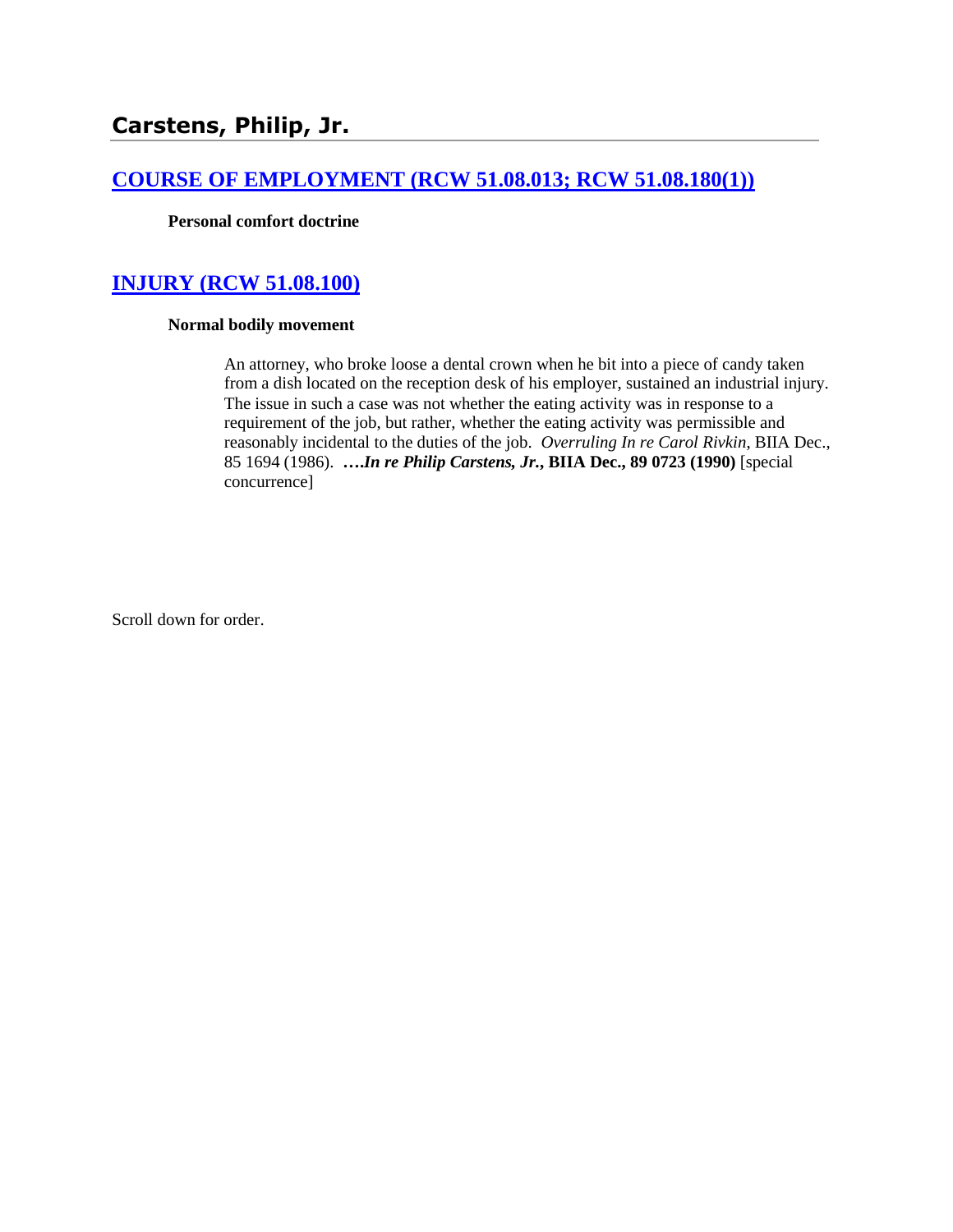## **BEFORE THE BOARD OF INDUSTRIAL INSURANCE APPEALS STATE OF WASHINGTON**

**IN RE: PHILIP J. CARSTENS, JR. ) DOCKET NO. 89 0723 ) CLAIM NO. K 965553 ) DECISION AND ORDER** APPEARANCES: Claimant, Philip J. Carstens, Jr., Pro Se Employer, Lukins & Annis, P.S., by None Department of Labor and Industries, by The Attorney General, per Jacquelyn R. Findley, Assistant, and Gary W. McGuire, Paralegal

This is an appeal filed by the claimant, Philip J. Carstens, on March 9, 1989 from an order of the Department of Labor and Industries dated January 13, 1989. The order adhered to the provisions of an order dated December 20, 1988 which rejected the claim for the reason that the claimant's condition was not the result of an industrial injury as defined by the industrial insurance laws. **REVERSED AND REMANDED**.

# **ISSUES**

- 1) Whether the claimant, Philip J. Carstens, sustained an "injury,"within the meaning of RCW 51.08.100, when he bit into a piece of candy taken from a dish located on the reception desk of his employer, and broke loose a dental crown. If so,
- 2) Whether the "injury" occurred "in the course of employment" with his employer.

### **DECISION**

Pursuant to RCW 51.52.104 and RCW 51.52.106, this matter is before the Board for review and decision in response to a timely Petition for Review filed by the claimant to a Proposed Decision and Order issued on December 21, 1989 in which the order of the Department dated January 13, 1989 was affirmed.

The facts in this case are not in dispute, having been stipulated to by the parties. The stipulated facts are as follows:

> On October 31, 1988 claimant selected a piece of candy from a dish located at the reception desk at Lukins & Annis, P.S., Suite 1600 Washington Trust Financial Center, Spokane, Washington 99204. The candy was either furnished by Lukins & Annis, P.S., or by the receptionist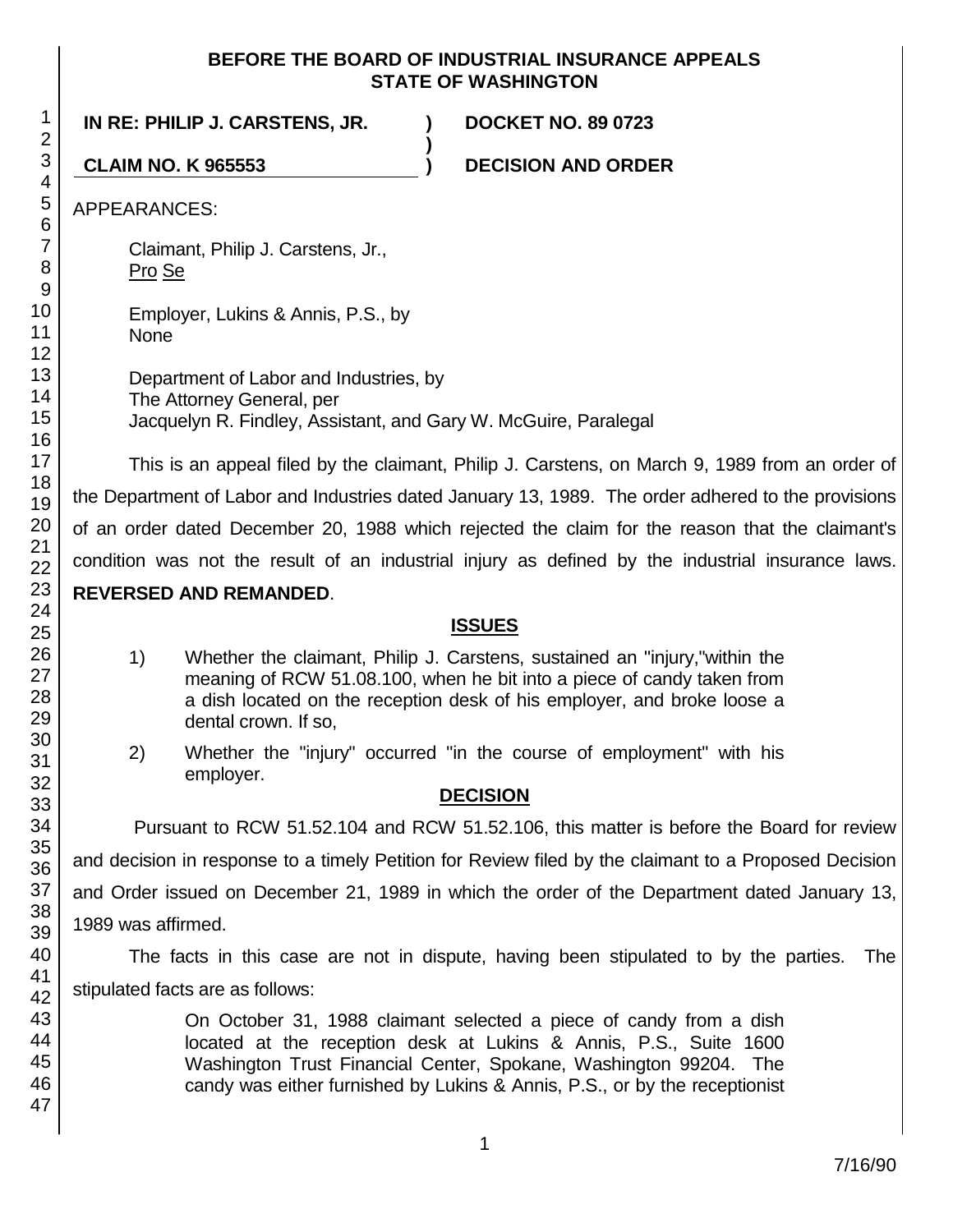employed by Lukins & Annis, P.S., with full knowledge of management of Lukins & Annis, P.S. On October 31, 1988 claimant was employed as an attorney with Lukins & Annis, P.S. While chewing the candy selected from the bowl at the receptionist's desk claimant felt the crown on one of his teeth give way. He immediately called James Quigley, D.D.S. If called to testify, Dr. Quigley would testify that he examined the claimant on October 31, 1988. Dr. Quigley would further testify that the results and findings of his examination of the previously capped tooth (specifically, tooth number 18) was, on a more probable than not basis, an injury consistent with biting on a piece of candy, as described by the claimant. It is a normal and customary practice of Lukins & Annis and the employees of Lukins & Annis, with the full knowledge of Lukins & Annis, to provide food, including candy, to its staff and fellow staff members, on all major holidays, including Halloween, Christmas, Valentine's Day, etc.

11/17/89 Tr. at 3-4.

As noted by our industrial appeals judge, the facts of this case are in all material respects identical to those presented in In re Carol Rivkin, BIIA Dec., 85 1694 (1986). In Rivkin an employee of a law firm broke a tooth while chewing popcorn supplied by her employer as a job amenity. Relying on Flynn v. Dep't of Labor & Indus., 188 Wash. 346 (1936) and Longview Fibre v. Weimer, 95 Wn.2d 583 (1981), two members of the Board as then constituted held that a physical condition which results solely from the performance of a normal bodily function does not qualify as an "injury" under the Act, unless such normal bodily function or movement was made in response to a requirement of the job. Since the claimant was a law firm employee -- and not a food or popcorn tester -- the Board at that time concluded that eating popcorn was not a requirement of her job. The Board therefore upheld the Department's rejection of her claim for the reason that she had not sustained an "injury" compensable under the Industrial Insurance Act.

We have taken this opportunity to reconsider the rule announced in Rivkin. On further review of both Weimer and Flynn we do not believe those cases support the result in Rivkin. Further, we are unable to satisfactorily reconcile Rivkin with our holding in In re Donald V. Cawley, Dec'd., BIIA Dec., 41,864 (1974). In Cawley we allowed the claim of a worker who had choked on a piece of steak during a business lunch and died of asphyxiation.

In our view the proper test in a case such as this is not whether the eating activity is "in response to a requirement of the job," but rather, whether the eating activity is permissible and incidental to the duties of the job. To the extent that it is, then it falls within the "personal comfort doctrine". Under that doctrine, a worker who engages in acts which minister to personal comfort (e.g.,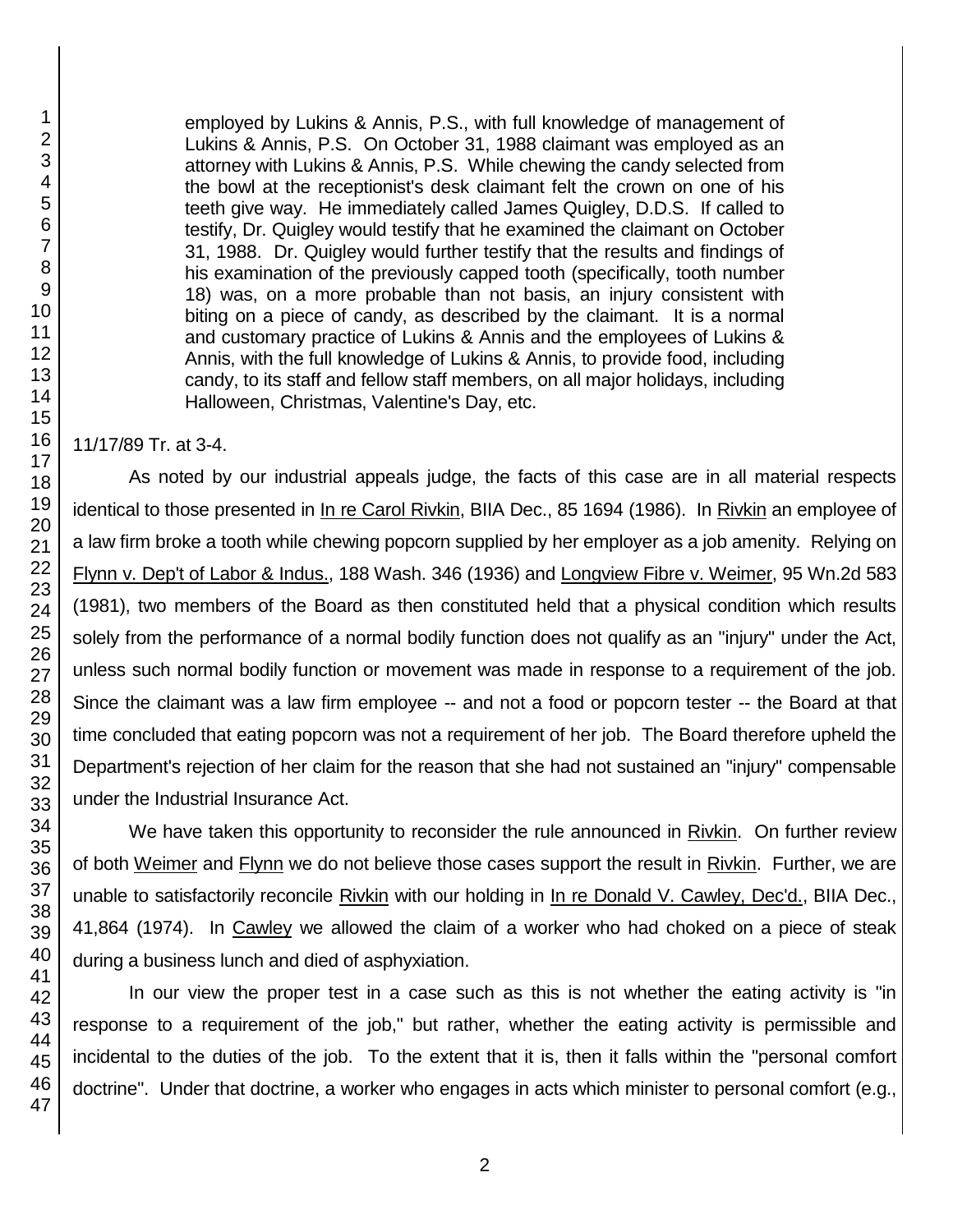eating or drinking) is not considered to have left the course of employment. 1A A. Larson, The Law of Workmen's Compensation, § 21, p. 5-5; See, also RCW 51.32.015.

A. Did the claimant sustain an "injury" within the meaning of RCW 51.08.100?

We note that the Board in Rivkin and the Department in the instant case, rejected the claims for the reason that the events at issue did not constitute "injuries" within the meaning of our Industrial Insurance Act. An "injury" is defined as:

> . . . a sudden and tangible happening, of a traumatic nature, producing an immediate or prompt result, and occurring from without, and such physical conditions as result therefrom.

RCW 51.08.100.

In the 1936 Flynn decision our Supreme Court was presented with the claim of a widow whose husband had died of a heart attack. The evidence showed that the worker had been chewing tobacco when he called out to a fellow worker, presumably concerning a matter related to his job. In calling out he swallowed some tobacco and started to choke and cough. The medical evidence suggested that the intake of breath caused him to swallow the tobacco and the strain of the coughing placed a burden on his heart which led to his demise. Interpreting a definition of "injury" essentially identical to that of RCW 51.08.100 the Court rejected the claim, stating:

> It seems apparent that the two phrases, "of a traumatic nature" and "occurring from without," both modifying, as they do, the word "happening," can only mean that there must be an external act or occurrence which caused the injury and that such act or occurrence must be "of a traumatic nature." The source as well as the nature or character of the "happening" are both determinative factors under the statutory definition.

> In this case, the source or cause of the physical impairment of the deceased workman did not occur outside his body or "from without." According to the admitted facts, he called, swallowed some tobacco, coughed, strangled, and from the coughing a fatal strain was placed upon his heart. The cause therefore originated within and not without the body. But, even if there was anything without the body in the origin of the cause, then that which was without was not "of a traumatic nature."

> If there was a quick intake of breath following the calling, then air only entered, and air entering through natural passages and in a natural way cannot be a "happening of a traumatic nature."

There was then no "happening of a traumatic nature . . . occurring from without." Therefore, there was no "injury" within the contemplation of the statute.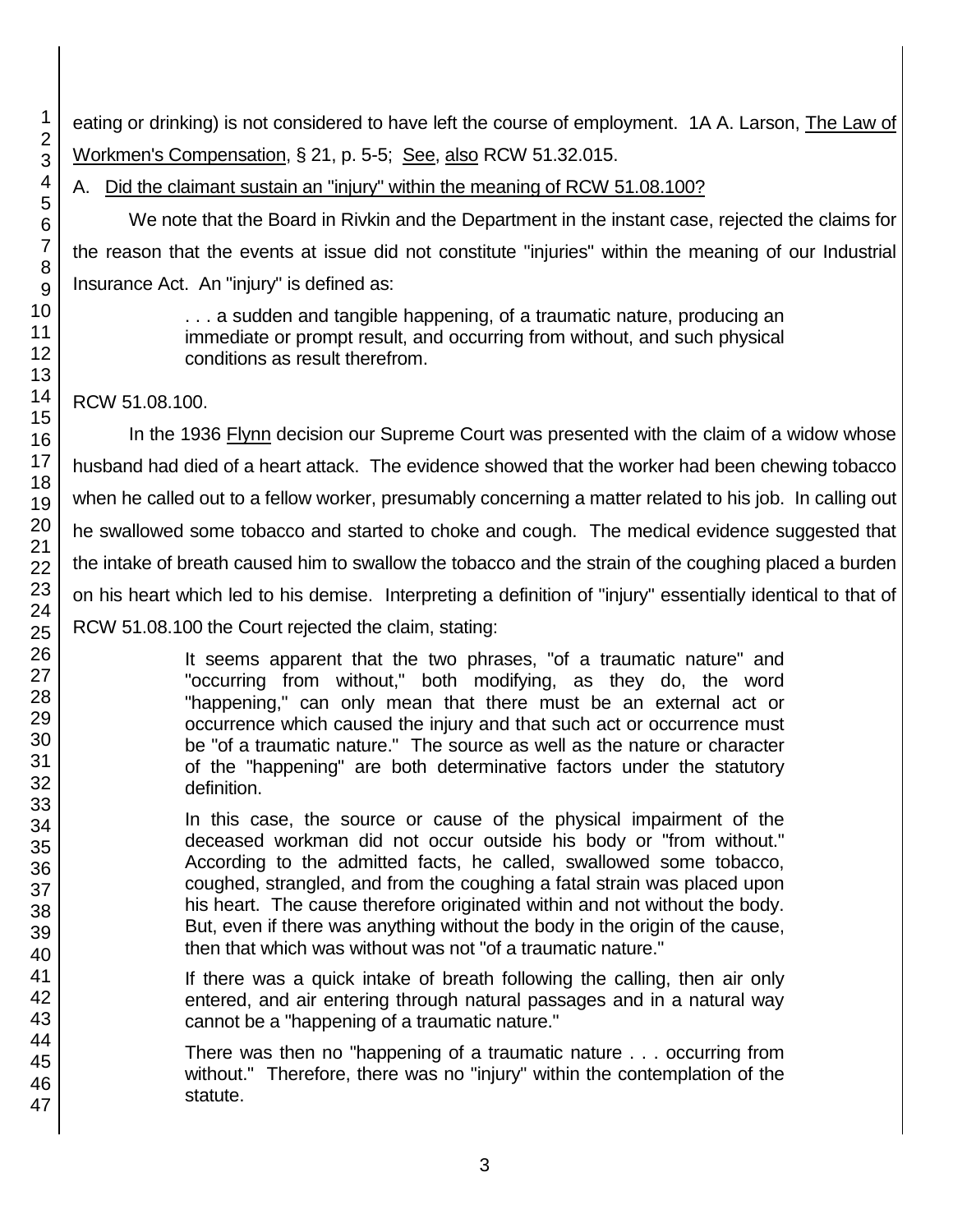188 Wash. at 348-349.

While the sudden intake of air resulting in a choking on tobacco may not constitute a "happening, of a traumatic nature ... occurring from without", we cannot extend Flynn to the facts of this case. First, the Supreme Court has held subsequent to Flynn that there need not be any showing of "external physical violence" in order for a worker to demonstrate a "happening" of a "traumatic nature". Peterson v. Dep't of Labor & Indus., 40 Wn.2d 635, 638 (1952).

Second, as a "heart case", it is difficult to ascribe any great precedential value to Flynn in evaluating the compensability of a non- heart injury case. Since the Supreme Court's decision in Windust v. Dep't of Labor & Indus., 52 Wn.2d 33 (1958) "heart cases" are subject to a special "unusual exertion" requirement. Such a requirement had been evidenced in the cases, off and on, for several years. See, e.g., Mork v. Dep't of Labor & Indus., 48 Wn.2d 74 (1955); Higgins v. Dep't of Labor & Indus., 27 Wn.2d 816 (1947). However, that requirement has not been extended beyond vascular problems which are attributable to an underlying progressive, long term disease. See, Longview Fibre Co. v. Weimer, supra; Boeing Co. v. Fine, 65 Wn.2d 169 (1964); Spino v. Dep't of Labor & Indus., 1 Wn.App. 730 (1969). This Board, as well, has refused to extend the "unusual exertion" or "intensity" requirement to cases other than those involving heart attacks or cerebrovascular accidents. See, e.g., In re Robert Hedblum, BIIA Dec., 88 2237 (1989) (mental conditions); In re Gary Sundberg, BIIA Dec., 62,107 (1983) (lung blebs). In light of the special rules applicable in our state for determining whether a heart attack is a result of a "happening" we are skeptical about placing much weight on the analysis used by the Court in Flynn to reject that claim.

Finally, the instant case is distinguishable from Flynn. Mr. Carstens did not sustain a broken tooth by choking precipitated by the mere inhalation of air. Instead, he had taken candy from a dish on the receptionist's desk, placed it in his mouth, and, while chewing it, felt his crown give way. Although the traumatic injury occurred within his mouth, the "origin of the cause" of his injury was the candy itself. Flynn, 188 Wash. at 349. The candy originated "from without". Under these facts the claimant has established "a sudden and tangible happening, of a traumatic nature, producing an immediate or prompt result, and occurring from without."

We also do not believe that Weimer supports a rejection of this claim. In Weimer the Court was faced with the compensability of a worker's back condition. The evidence demonstrated that the worker had a previous history of back problems, but it also showed that his current condition was due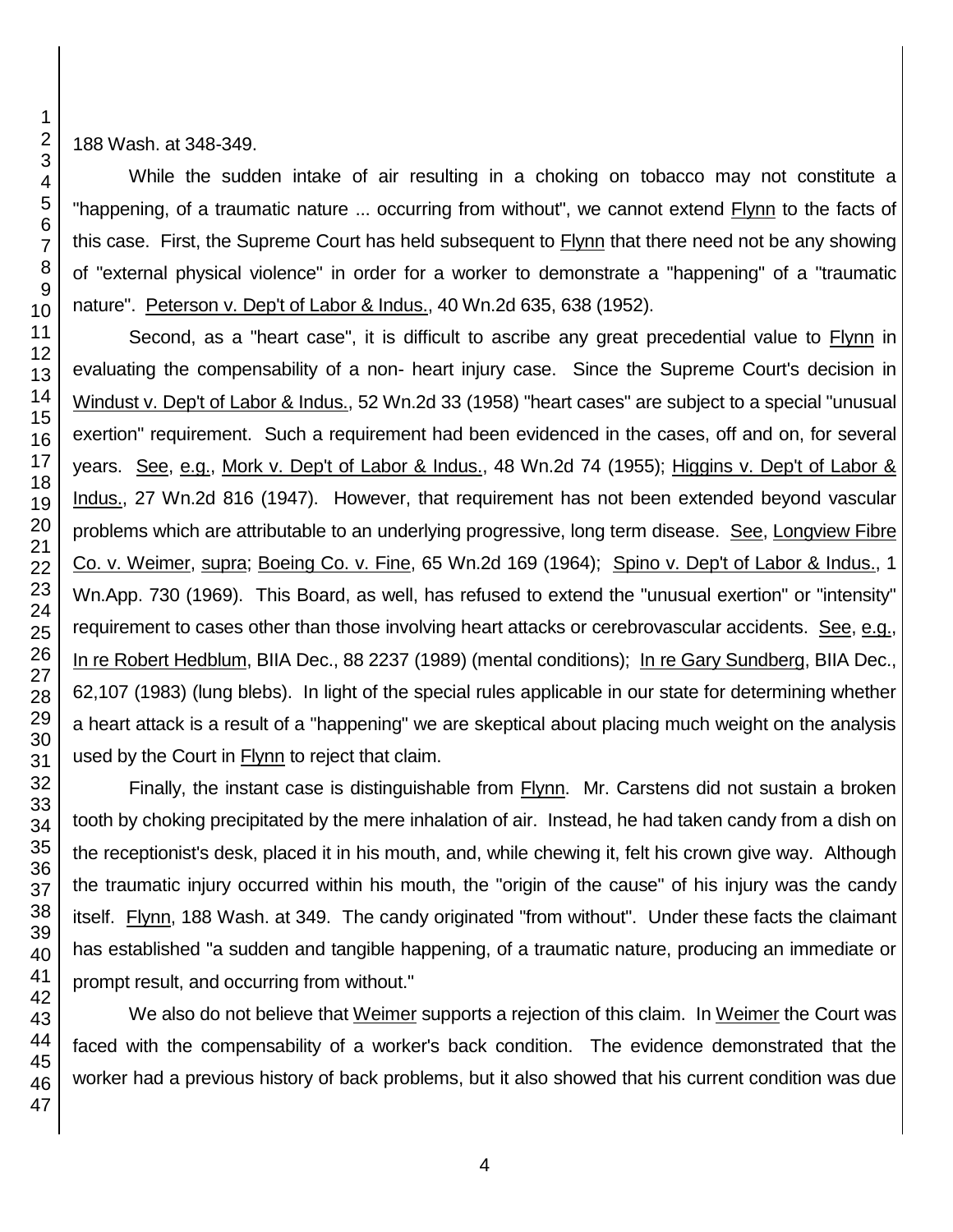to bending over to pick up a metal strap at work. The holding of the case is that it is sufficient, for purposes of our Industrial Insurance Act, if a worker sustains an injury which aggravates a preexisting condition. The worker is entitled to compensation for the aggravation. The Court expressly overruled Boeing Co. v. Fine, supra, to the extent that case could be read to require that an injury must result from some movement involving an "unusual or awkward angle." Thus, the Court refused to extend a Windust unusual exertion requirement of any kind to injuries involving the back.

The Rivkin rule that the performance of a normal bodily function cannot constitute an injury "unless made in response to a requirement of the job" is based on language contained in both Fine and Weimer.<sup>1</sup>

In Fine the language surfaced as follows:

In this state the statutory definition of "injury" is met when the bodily movements required by the job in the course of employment have produced a sudden and immediate back injury. Dayton v. Dep't of Labor & Indus., 45 Wn.(2d) 797, 278 P.(2d) 319 (1954). Indeed, in such cases the inquiry has usually been directed not to whether there has been an "injury," but to whether the bodily failure, if sudden and immediate, was proximately caused by an exertion required by or expended for the job. Dayton, supra. The requirements of a "traumatic" happening and one "occurring from without," are satisfied by the sudden strain, originating outside the body in answer to the demands of the job, which, when applied internally, proximately caused the bodily failure.

65 Wn.2d at 170-171 (Emphasis added).

We have reviewed Dayton v. Dep't of Labor & Indus., 45 Wn.2d 797 (1954) which was cited by the Fine Court, but we are unable to find any statement that a bodily movement must be "required by the job" or be "in answer to the demands of the job" before any disability resulting therefrom can be compensable. In Dayton the issue was whether the evidence was sufficient to support the worker's contention that he had hurt himself at work. He had claimed that he hurt his back while piling and sorting small boxes of rivets. A jury had held in his favor, but the superior court had granted a motion to dismiss based on the worker's failure to establish a causal relationship between his disability and his employment. There appeared to be some dispute as to whether the alleged injury involved some "sudden pain or strain". 45 Wn.2d at 799. The real issue, however, was whether his medical expert

l <sup>1</sup>It should be noted that **Fine** also involved an unsuccessful attempt by the employer to extend a Windust "unusual exertion" requirement to injuries involving the back.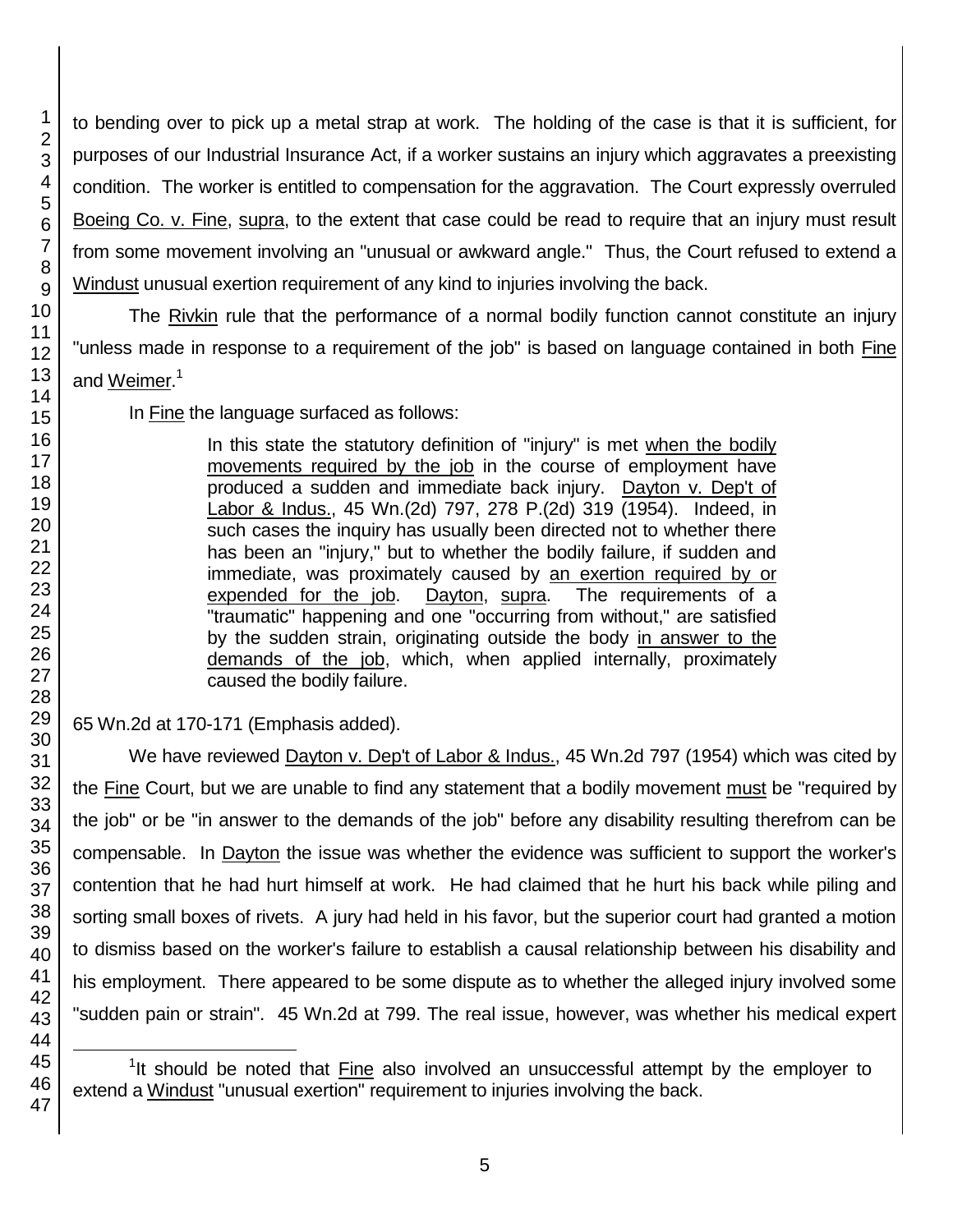had testified in terms of a "probability" as opposed to a "possibility" of a causal relationship between the condition and the alleged injury. Although the expert did not use the magic legal words (i.e., he testified that his findings were "consistent" with the injury described) the Court held the expert's testimony was sufficient to support the jury's verdict. Nowhere in the decision is there any suggestion that the claimant was not performing his job duties at the time of the alleged injury, or that the alleged injury- producing activities were not "required by the job."

The Court in Weimer quoted Fine for the proposition which Fine had attributed to Dayton. 95 Wn.2d at 586. There was no further discussion of any legal requirement that a bodily movement causing an injury must be "in response to a requirement of the job." However, in a concluding paragraph the Court appears to have summarized its allowance of the claim as follows:

> A bodily movement (bending over) which was taken in response to a requirement of the job (lifting a metal strap) was a proximate cause of an internal bodily injury (disk condition).

95 Wn.2d at 589 (Emphasis added).

We are reluctant to rely on Weimer, Fine, or Dayton (as cited by Fine) as support for the proposition that any bodily movement producing an injury must be "in response to a requirement of the job" in order to be compensable. First, in none of those cases was there any dispute about whether the activity the worker was engaged in at the time of the alleged injury was "required by the job." The worker in Weimer was bending over to pick up a metal strap; the worker in Fine, a clerk- typist, was turning to answer the telephone; the worker in **Dayton** was piling and sorting boxes of rivets. It is true that in both Weimer and Dayton there was doubt, from a medical standpoint, as to whether the condition was caused by the particular employment activity -- in Weimer the worker had a preexisting back condition, and in Dayton the worker's physician was not specifically asked to testify in terms of medical probability. However, none of the cases suggest in any way that if the condition for which compensation was sought was proximately caused by the particular activity the claims should still be rejected for the reason that the activity was not "required by the job." Thus, language in the cases suggesting that an "injury" must result from a bodily movement taken "in response to a requirement of the job" is dicta.

Second, we are concerned that a "requirement of the job" rule, if applied literally, would essentially impose an "arising out of employment" requirement on the compensability of injuries. In Washington, unlike most states, an injury need only occur "in the course of employment." It need not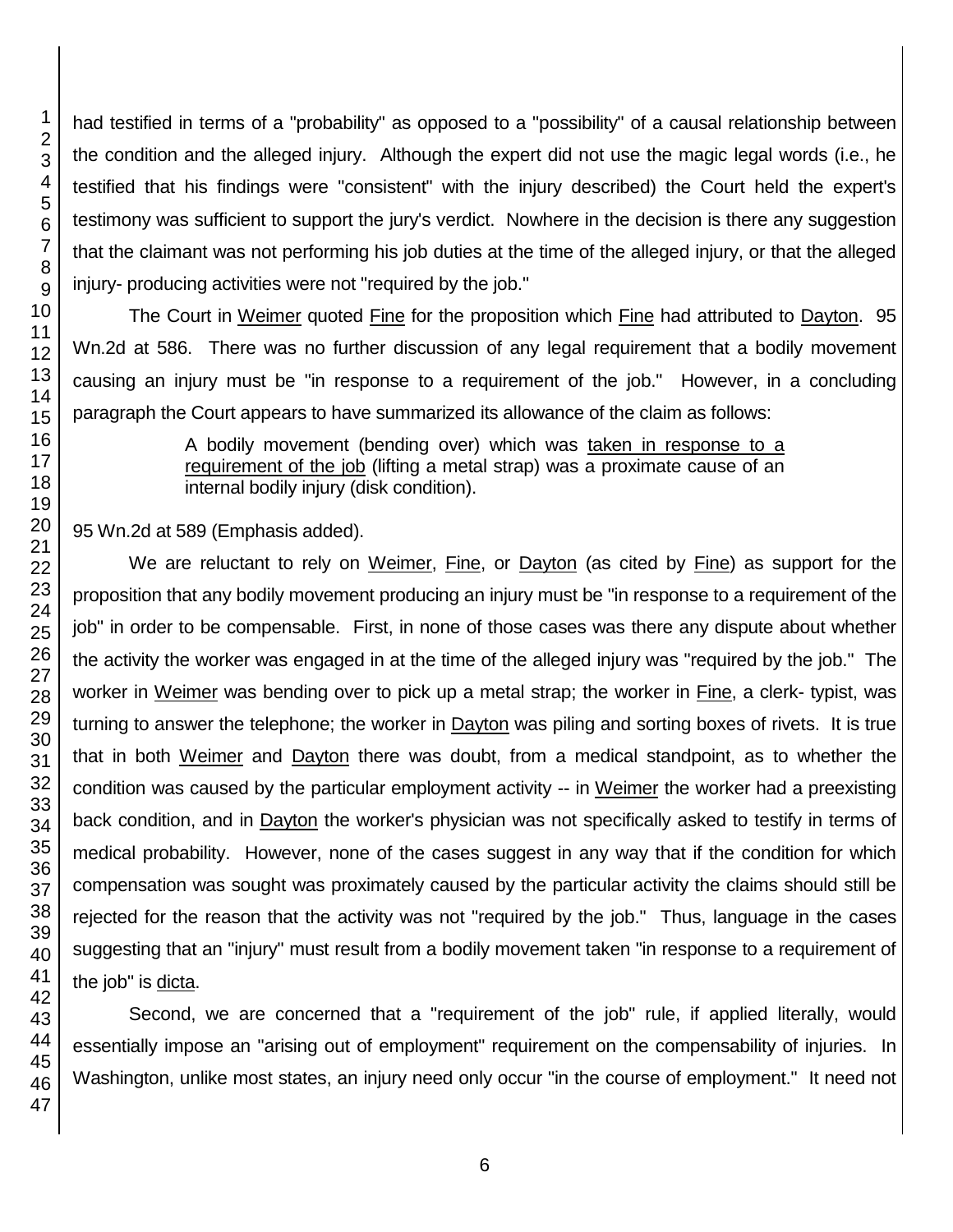also "arise out of employment." See Tilly v. Dep't of Labor & Indus., 52 Wn.2d 148, 155 (1958); 1 A. Larson, The Law of Workmen's Compensation, § 6.10. Thus, we have allowed claims for injuries sustained in the course of employment even though they did not grow out of any special hazard attributable to the workplace and were, in fact, due to conditions personal to the worker. See, e.g., In re Marion Lindblom, Dec'd., BIIA Dec., 45,619 (1976) (idiopathic fall). $^2$ 

It is true that in Cawley the worker choked on a piece of steak during a business lunch and it could therefore be said that his eating was a "requirement of the job." However, we do not think the work- relatedness of the activity has any bearing on whether an event constitutes an "injury" within the meaning of RCW 51.08.100. In Cawley the Board determined that choking on a piece of steak constituted an "injury" because it was a "sudden and tangible happening" which "occurred from without" and was clearly "traumatic." Before the "injury" could be compensable, however, it had to also be shown that it occurred "in the course of employment." It is only in the analysis of the "course of employment" issue, and not in the analysis of the definition of "injury," that the work-relatedness of the activity becomes relevant.

We are satisfied that Mr. Carstens sustained an "injury" within the meaning of RCW 51.08.100. The fact that the injury was due to his personal consumption of candy, and not in response to a requirement of his job, does not, in our view, make the loosening of his crown any less an "injury." Whether his injury is compensable under our Act, however, does depend upon whether the injury occurred "in the course of his employment."

B. Did the injury occur "in the course of employment?"

According to RCW 51.08.013:

"Acting in the course of employment" means the worker acting at his or her employer's direction or in the furtherance of his or her employer's business . . . and it is not necessary that at the time an injury is sustained by a worker he or she be doing the work on which his or her compensation is based or that the event be within the time limits on which industrial insurance or medical aid premiums or assessments are paid.

l <sup>2</sup>Because an injury need not "arise out of employment" we suspect that the result in Weimer would have been no different even if the claimant had hurt his back while bending over to tie his shoes or pick up some personal item off the floor instead of picking up a "metal strap." Our Supreme Court continues to recognize (at least in non-heart cases) that there is no "arising out of employment" requirement with respect to industrial injuries. See Dennis v. Dep't of Labor & Indus., 109 Wn.2d 467, 480-481 (1987).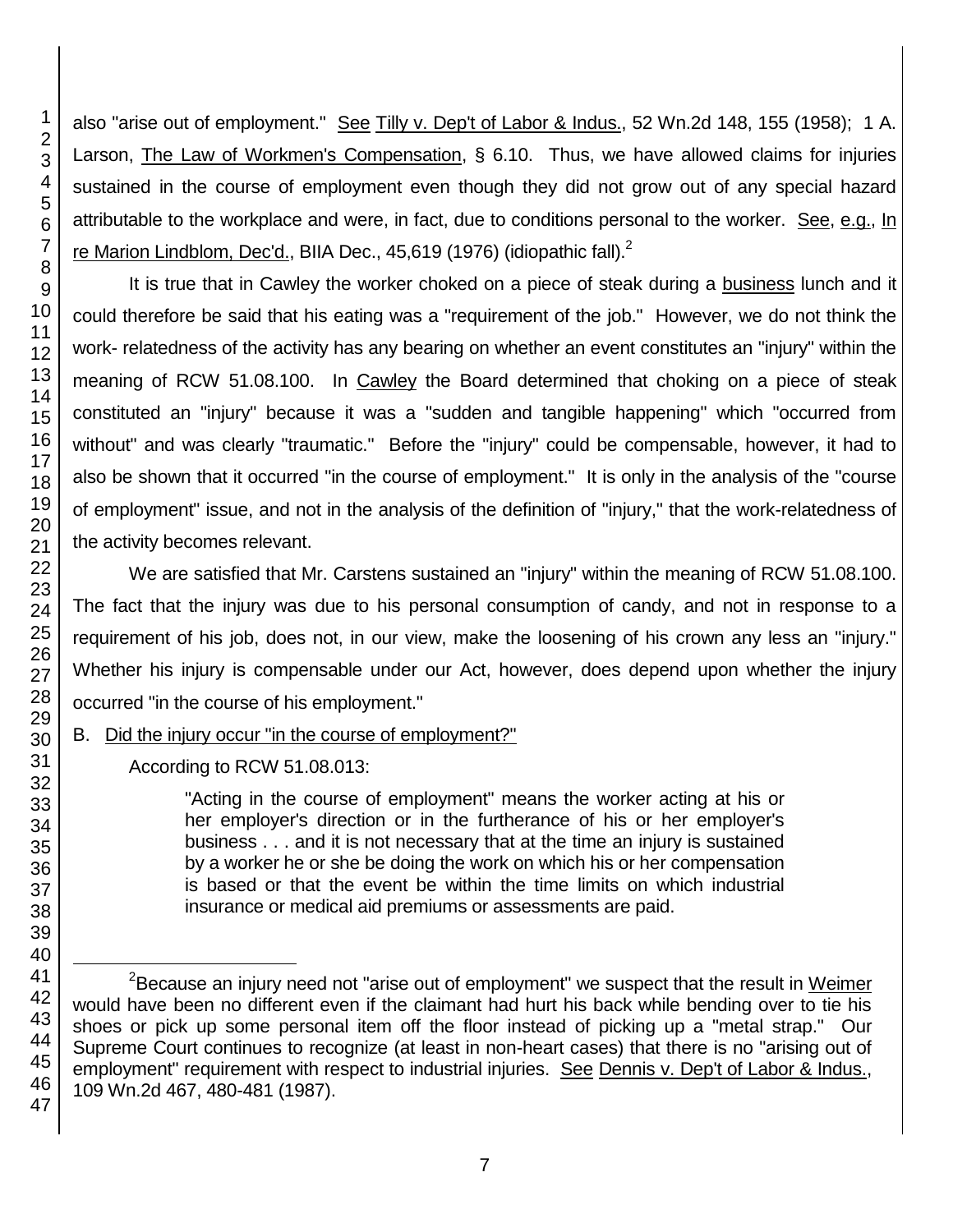While there is no evidence that one of Mr. Carstens' job duties was to eat Halloween candy, that does not necessarily mean that by doing so he took himself out of the course of employment. For, as recognized by Professor Larson "... work-connected activity goes beyond the direct services performed for the employer and includes at least some ministration to the personal comfort and human wants of an employee." 1A A. Larson, The Law of Workmen's Compensation, § 20.10, p. 5-1. Thus, there has come to be known the "personal comfort doctrine" under which certain activities of employees, while not directly benefiting an employer, are nonetheless held to have occurred "in the course of employment."

The general rule concerning the personal comfort doctrine is stated by Professor Larson as follows:

> Employees who, within the time and space limits of their employment, engage in acts which minister to personal comfort do not thereby leave the course of employment, unless the extent of the departure is so great that an intent to abandon the job temporarily may be inferred, or unless, in some jurisdictions, the method chosen is so unusual and unreasonable that the conduct cannot be considered an incident of the employment.

Larson, supra, § 21, p. 5-5.

Under an application of the personal comfort doctrine, injuries sustained during such activities as eating, obtaining a drink, smoking or going to the bathroom are frequently considered to have occurred in the course of employment. Larson, supra, §§ 21.20-21.53. Our courts have recognized the principle behind the doctrine. See, e.g., Tilly, supra; Young v. Dep't of Labor & Indus., 200 Wash. 138 (1939); Hill v. Dep't of Labor & Indus., 173 Wash. 575 (1933). We too have suggested that it is applicable under proper circumstances. In re Arie "Art" Vanderhoogt, BIIA Dec., 48,219 (1977) (doctrine held inapplicable).

In discussing the cases from various jurisdictions concerning "eating," Professor Larson discusses injuries which occur while eating between meals:

> The "eating" cases so far considered have dealt with more or less regular meals, of which it could be said that they were a virtual necessity to the well being and efficiency of the employee.

> But how about eating between meals, which is not only unnecessary, but according to some mothers reprehensible? In Vilter Manufacturing Company v. Jahncke, [192 Wis. 362, 212 N.W. 641, 57 ALR 627 (1927) ] an engineer who was waiting to perform certain duties at a hospital was given some ice cream by the janitor, from which he contracted small pox and died. An award was sustained by the Supreme Court of Wisconsin on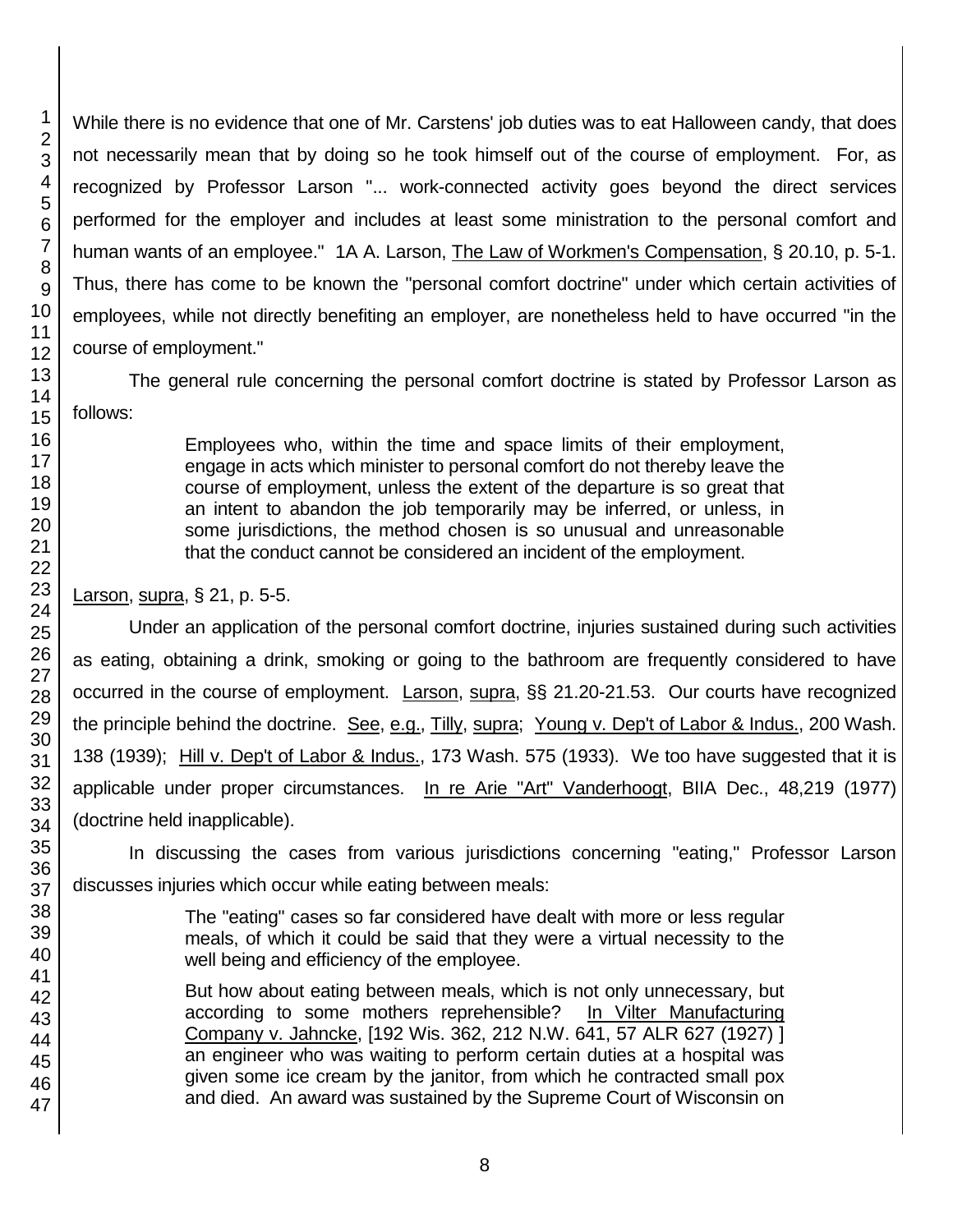the theory that refreshment in the form of ice cream is no different from refreshment in the form of a drink of water. It is sufficient if the refreshment is permitted; it need not be indispensable.

Larson, supra, at § 21.24, p. 5-26.

In reference to a Louisiana case involving a worker injured by an exploding cola bottle, Professor Larson also addresses the distinction between drinking water furnished by the employer as an absolute necessity to quench thirst and drinking cola which employees have made available for their own pleasure and refreshment. He states:

> Once more the central issue is pointed up: must the personal comfort activity be a necessity or is it enough that it is an incident of the employment? The decision, affirming an award, is in line with the modern view that the refreshing activity need not be strictly necessary if it is reasonably incidental to the employment. What is reasonably incidental depends both on the practices permitted in the particular plant, which here included the maintenance of the box of cola with ice furnished by the employer, and in the customs of the employment environment generally.

Larson, supra, at § 21.30, pp. 5-26--5-27.

In the instant case the stipulated facts demonstrate that the candy responsible for Mr. Carstens' injury was either supplied by the employer or by a co-employee with the full knowledge of the employer. This is not, we might add, an uncommon business practice. The eating of holiday candy under such circumstances seems to us to be "reasonably incidental" to employment. There is no evidence that Mr. Carstens or the other employees were prohibited from consuming holiday treats while performing their other duties, nor can we see any reason to consider such conduct a deviation from the course of employment.

As Mr. Carstens pointed out in his oral argument, his claim would have clearly been compensable had he tripped while walking by the receptionist and broken his tooth falling into the receptionist's desk. We see no reason under our Act why the injury he sustained in eating candy from that desk should be any less compensable.

It is apparent from Rivkin that the Board at that time felt there must be some direct connection between the activity causing the injury and the worker's job duties. While generally such work connection will exist, we do not think it is an absolute requirement for compensability. In our state an injury need not arise out of employment or be the result of some special risk or hazard attributable to the performance of one's specific work duties. It is sufficient if the injury-producing activity, though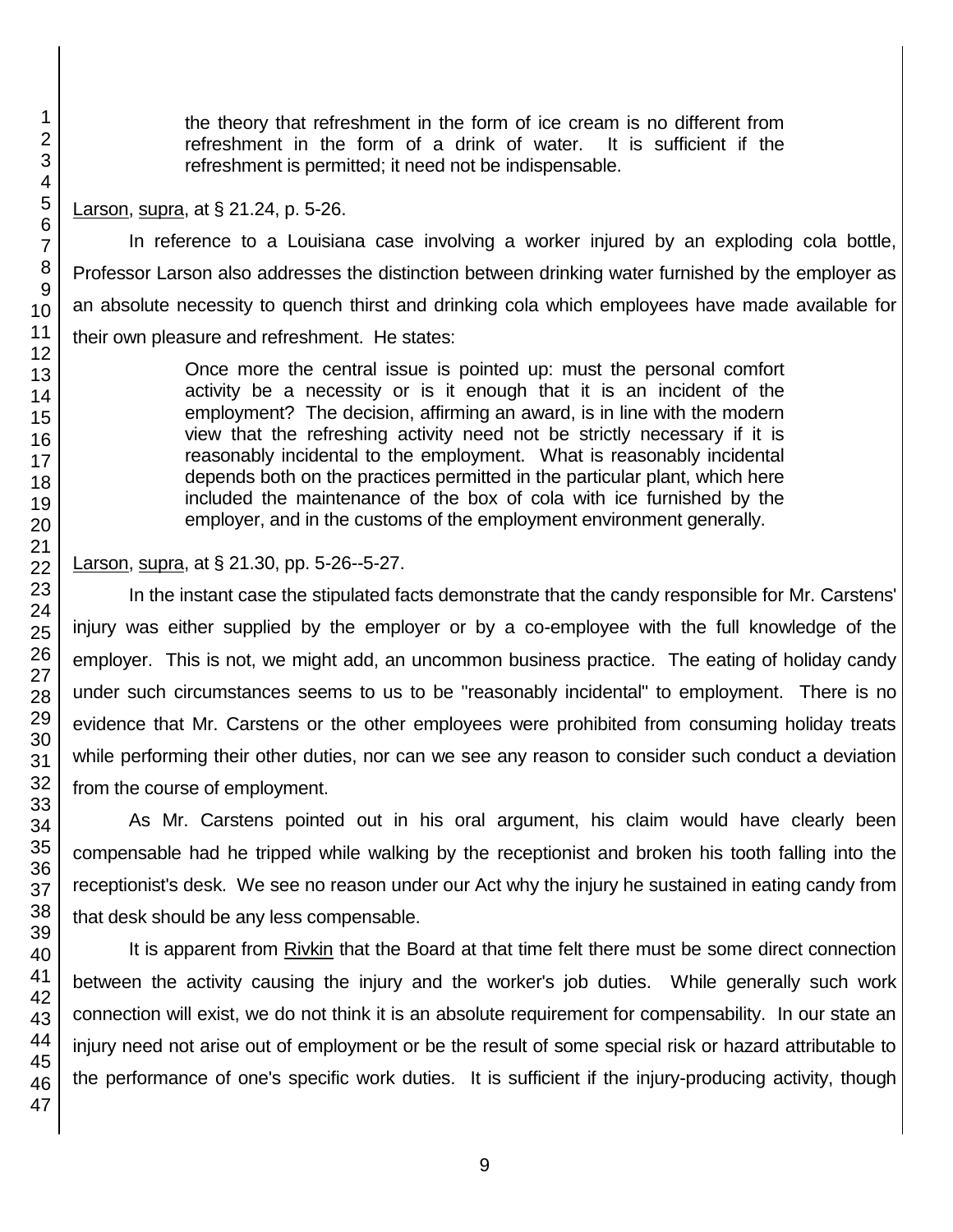personal in nature, was so reasonably incidental to the job duties that it did not thereby remove the worker from the course of his or her employment. Therefore, we specifically overrule the Board's decision in Rivkin, reverse the order of the Department dated January 13, 1989, and remand this matter to the Department with direction to allow the claim.

# **FINDINGS OF FACT**

- 1. On December 9, 1988, the Department of Labor and Industries received a report of accident alleging an industrial injury to the claimant occurring on October 31, 1988, while in the course of his employment with Lukins & Annis, P.S. On December 20, 1988, the Department issued an order rejecting the claim. This was protested by the claimant on January 5, 1989. On January 13, 1989, the Department issued an order adhering to the provisions of its December 20, 1988 order. On March 9, 1989, a notice of appeal was filed by the claimant. On March 17, 1989, the Board granted the appeal, assigning it Docket No. 89 0723, and directing that proceedings be held on the issues raised by the appeal.
- 2. On October 31, 1988, during his regular working hours, the claimant ate a piece of candy which was either supplied by his employer or by a coemployee with the full knowledge of his employer. It was the normal and customary practice of the claimant's co-employees and his employer to provide food, including candy, to the employer's staff during major holidays, including Halloween.
- 3. As a direct and proximate result of eating the piece of candy the claimant broke loose a crown on tooth number 18, which required the claimant to seek and obtain dental treatment.
- 4. The eating of candy by the claimant was an activity reasonably incidental to his employment as an attorney with the law firm of Lukins & Annis, P.S.

# **CONCLUSIONS OF LAW**

- 1. The Board of Industrial Insurance Appeals has jurisdiction over the parties and the subject matter of this appeal.
- 2. The loosened crown sustained by the claimant on October 31, 1988 while eating a piece of candy was the result of an "injury" within the meaning of RCW 51.08.100.
- 3. At the time the claimant ate the piece of candy on October 31, 1988 he was acting in the course of his employment with his employer, within the meaning of RCW 51.08.013, in that his eating activity was reasonably incidental to and not a deviation from his duties as an attorney.
- 4. The order of the Department of Labor and Industries dated January 13, 1989, which adhered to the provisions of an order dated December 20, 1988 which rejected the claim is reversed, and this matter is remanded to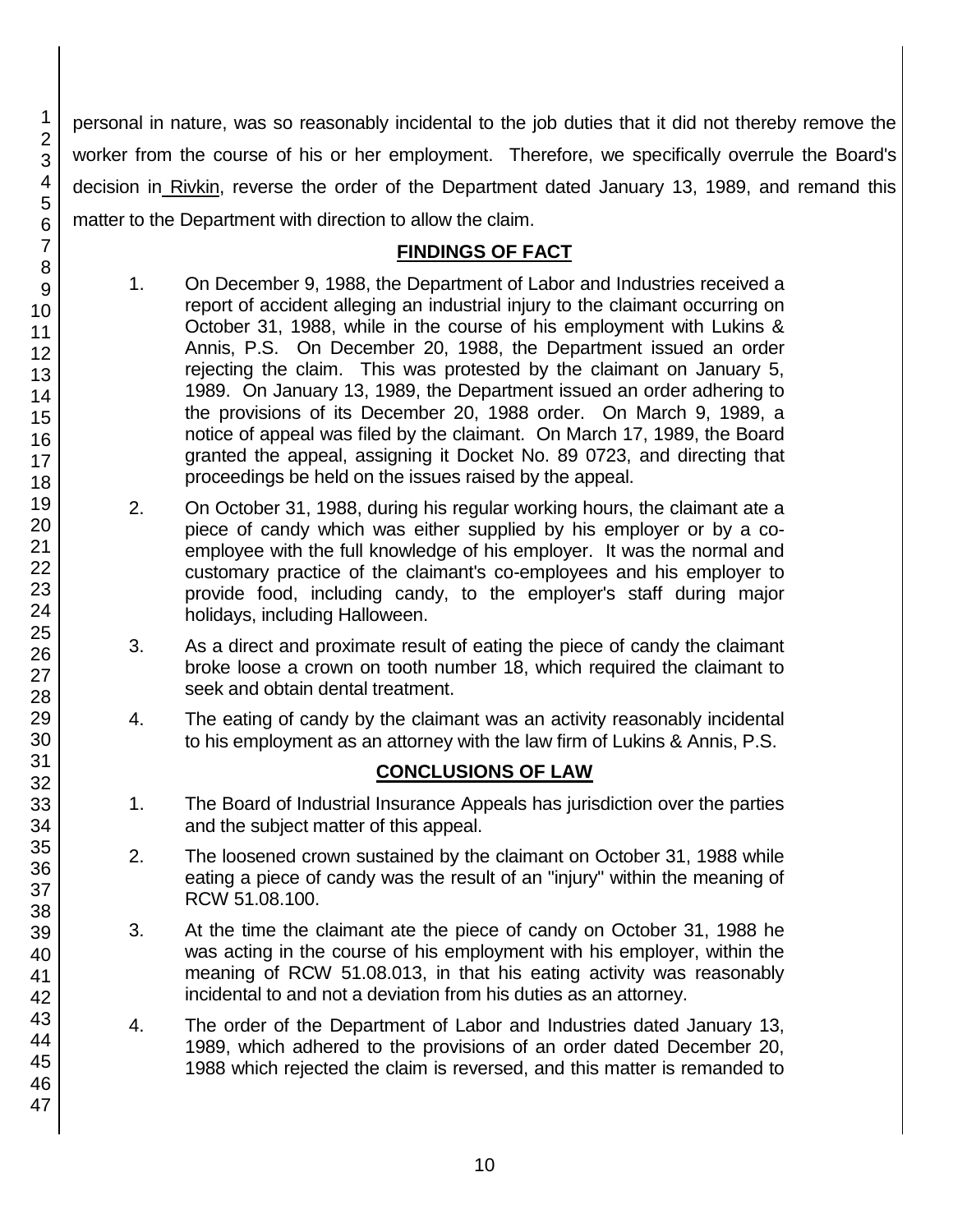the Department with direction to allow the claim and take such further action as indicated by the law and the facts.

It is so ORDERED.

Dated this 16<sup>th</sup> day of July, 1990.

#### BOARD OF INDUSTRIAL INSURANCE APPEALS

/s/  $\,$ SARA T. HARMON Chairperson

/s/  $\,$ 

FRANK E. FENNERTY, JR. Member

### **SPECIAL CONCURRING STATEMENT**

I concur with the result reached by my colleagues in this case, and specifically concur with and adopt the Findings of Fact and Conclusions of Law.

I also feel, after much more reflection and consideration, that the "rule" in Rivkin put forth by the prior Board chairperson and myself, purporting to say, under the facts in that case, that the claimant had not sustained an "injury" within the meaning of RCW 51.08.100, was inappropriate. Under the facts in Rivkin, the claimant, by eating popcorn and breaking her tooth therefrom, did sustain "a sudden and tangible happening, of a traumatic nature, producing an immediate or prompt result, and occurring from without." But by saying that eating of the popcorn was not "a requirement of her job," we were effectively holding that by doing so she removed herself from the course of her employment, at least temporarily or momentarily. I am now persuaded, after lengthy reconsideration, that such conclusion was incorrect. It would be equally incorrect under the facts here.

It would be unreasonable to hold that Mr. Carstens, who was clearly within the time and space limits of his employment, abandoned and removed himself momentarily from that employment merely by eating a piece of holiday candy from the bowl on his employer's reception desk, which candy, with other food, was normally and customarily provided for all the staff during all holidays. I believe that the "personal comfort" doctrine is applicable here. As has been noted, our courts have recognized the principle behind the doctrine. So has this Board, in Vanderhoogt, supra, in which we recognized the application of the doctrine to a variety of employment situations, as set forth in Larson's treatise, (although we held that its application in that particular case would have been an "extension and distortion of the concept").